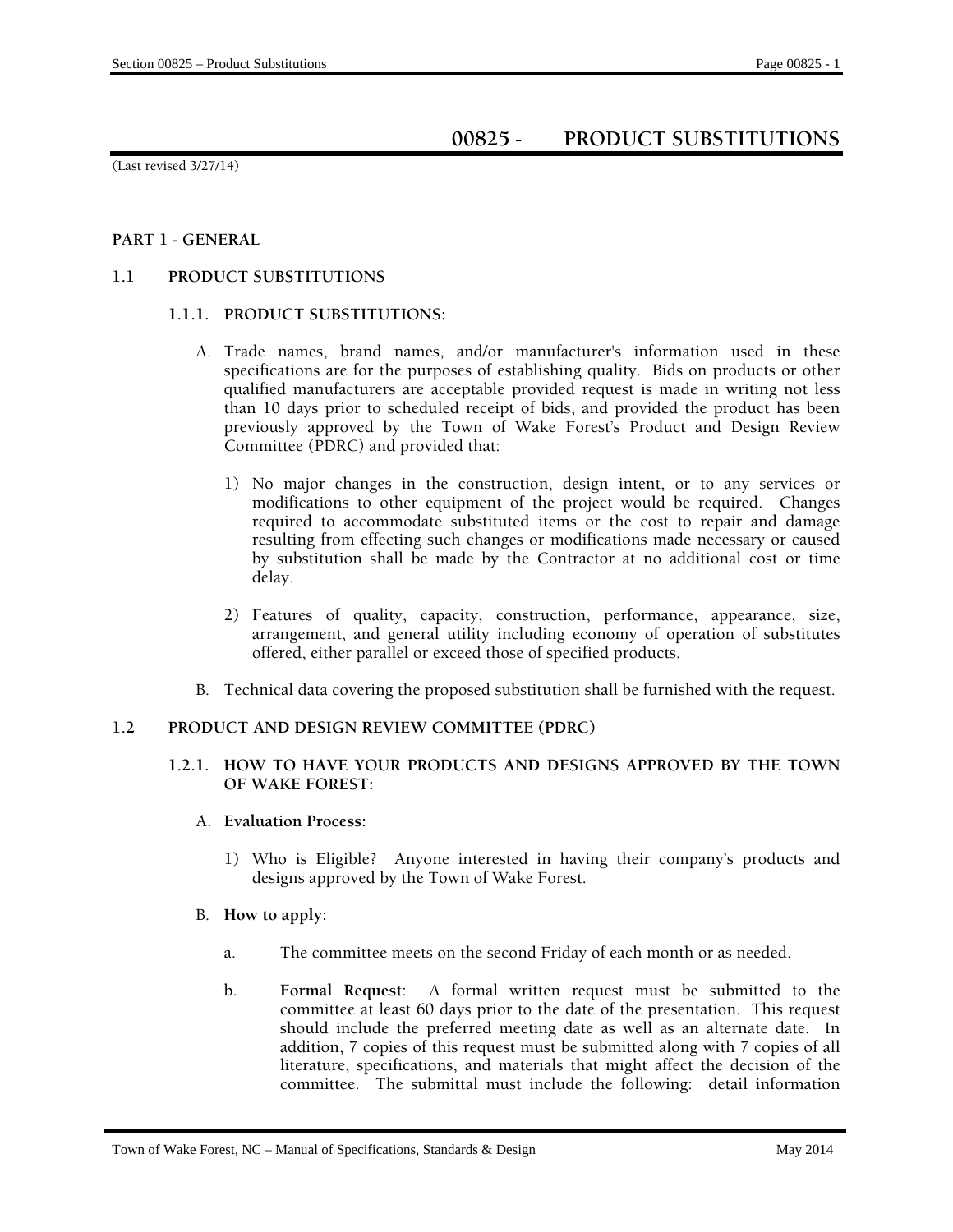about the product, cost of the product and installation if applicable, discussion of the benefit, detail list of references of current users of the product and a discussion on the product's availability to the Town of Wake Forest and time related to ordering and delivery. A sample of the product, a video and/or photos my also be provided during the presentation.

- c. **Presentation**: There will be a 30-minute time limit for each presentation. Questions will be answered in a 15-minute time period after the presentation. You will be notified of your presentation date within 30 days after receipt of your request. Requests should be in writing, but phone calls will be accepted by the PDRC Committee Chairman. Representatives at the meeting should be in a position to offer any type of background on product use and locations, design, and reference checks. These representatives should also have the authority to approve a trial run in our service area.
- d. **Applications**: Send all applications to:

Eric Keravuori, PE, Director of Engineering, Committee Chairman 301 S. Brooks Street Wake Forest, NC 27587

#### C. **Product and Design Review Subcommittee Members:**

The PRDC is composed of the following subcommittees and members. Requests for will be forwarded to the applicable subcommittee for review and consideration.

- 1) Stormwater Management
	- a. Town Engineer
	- b. Assistant Town Engineer
	- c. Construction Inspector
	- d. Streets Superintendent
- 2) Streets
	- a. Town Engineer
	- b. Assistant Town Engineer
	- c. Construction Inspector
	- d. Streets Superintendent
- 3) Traffic
	- a. Town Engineer
	- b. Assistant Town Engineer
	- c. Construction Inspector